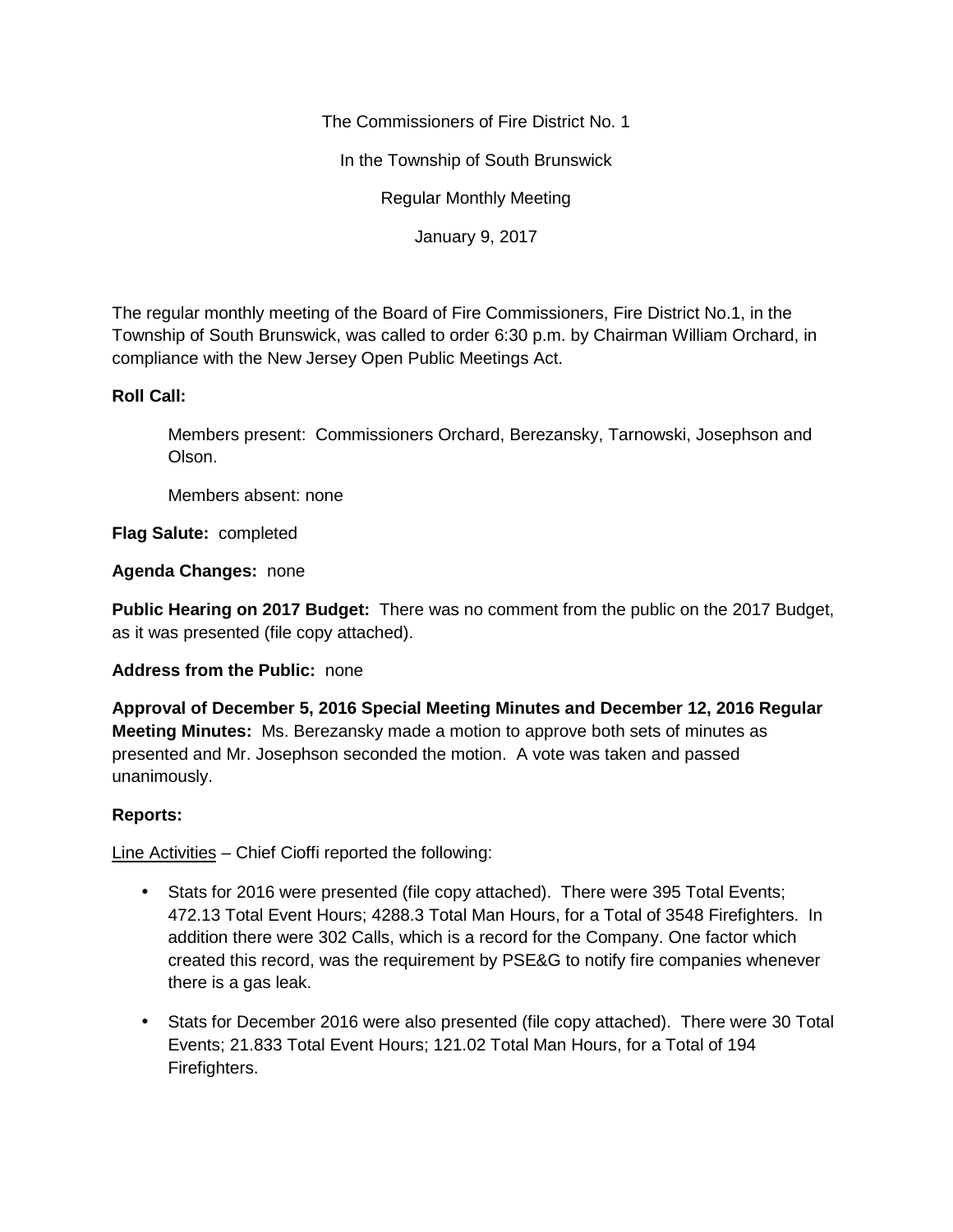- Three firefighters who attended the Somerset Fire Academy have graduated and passed their written and practical exams (at the top of their class).
- In February, four more will attend the Academy, with the potential for two more in the summer.

President's Report – nothing to report at this time.

Treasurer's Report/Voucher List – Ms. Berezansky presented the report (file copy to be attached). She noted that all 2016 bills have been paid and the books for 2015 have been closed.

The Commissioners reviewed the Vouchers, after which Mr. Tarnowski made a motion to approve the Voucher List as presented and Mr. Josephson seconded the motion. A vote was taken and passed unanimously.

Secretary's Report – Mr. Olson had nothing to report.

Fire Coordinator's Report – Mr. Perez reported that due to the holidays, there was no much to report, except for official preparation and completion of the 2017 Budget.

Chairman's Report – Mr. Orchard had nothing to report.

### **Standing Committee Reports:**

*Fire Company Liaison –* nothing to report.

*Rescue Squad Liaison –* nothing to report.

*Public Relations –* nothing to report.

*State Association* - no meeting was held.

*Insurance –* everything is taken care of.

### **Unfinished Business:** none

### **New Business:**

1. Resolution No. 17/18 – 1: Amendment of the 2017 Introduced Budget. Mr. Perez reported that the amendment was required, as the State received the wrong budget figures. It did not affect the introduced budget bottom line. Mr. Orchard read the resolution into the record (file copy attached). Mr. Tarnowski made a motion to approve the resolution and Ms. Berezansky seconded the motion. A roll call vote was taken: Mr. Orchard-yes; Mr. Josephson-yes; Ms. Berezansky-yes; Mr. Olson-yes and Mr. Tarnowski-yes. The resolution was passed unanimously.